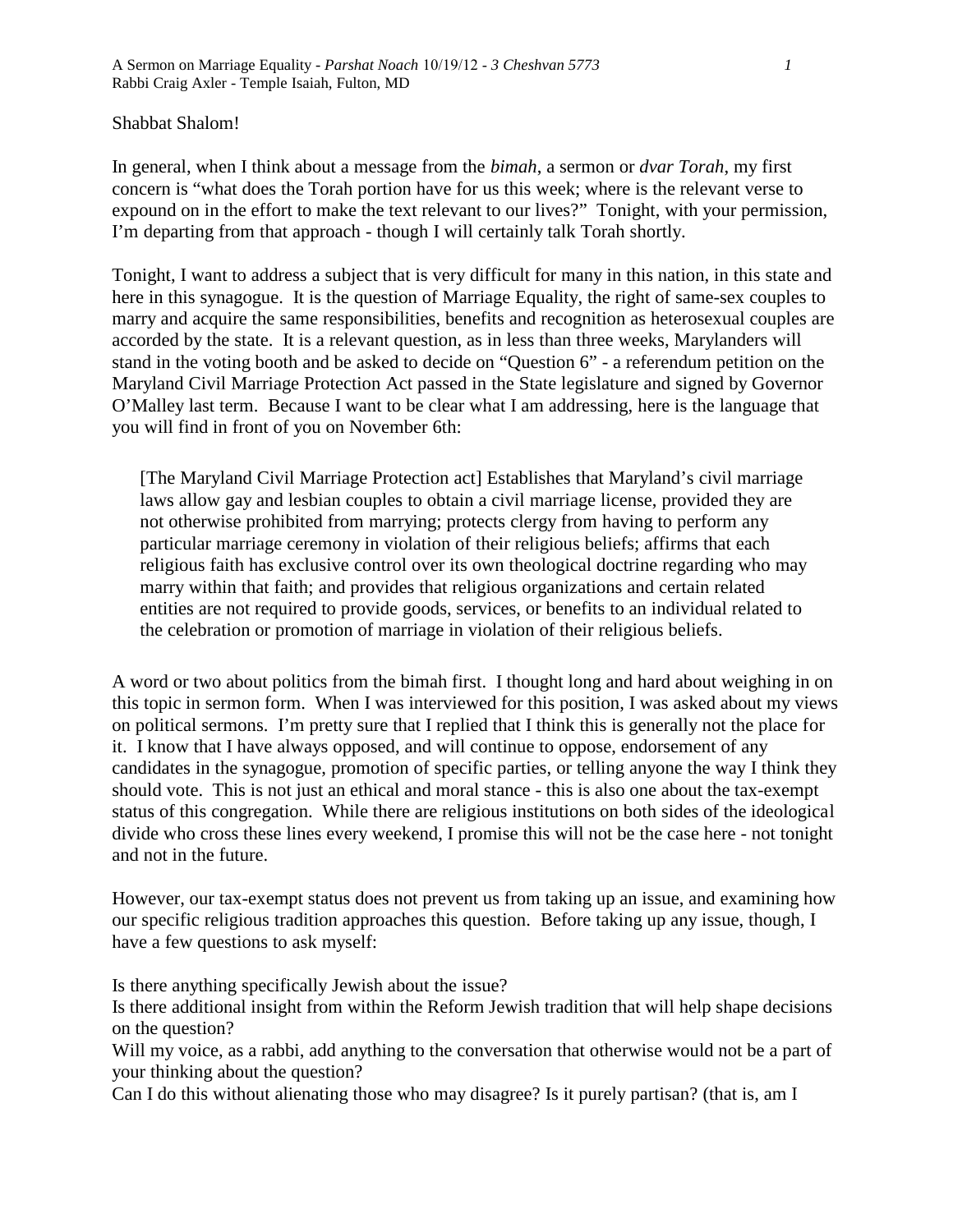using the pulpit fairly?)

## So - **Is Marriage Equality a specifically Jewish issue?**

Our views on homosexuality generally begin with a sense that the Torah forbids it. Some will have the verses from Leviticus 18 and 20 prohibiting a man lying with another man in their head. Just last week, we read the creation narrative and the account of the first couple. Opponents of marriage equality are fond of pointing out that the Bible only knows of heterosexual couples. Throughout the Talmud and other compendia of Jewish law, there are sporadic discussions of homosexuality, most of which refer back to the two Torah verses in Leviticus. Interestingly, one of the only mentions of same sex marriage in traditional Jewish sources occurs in a *midrash* on this week's Torah portion, which notes that the destructive flood of Noah was not sent by God until "they started writing marriage contracts between two men, and between man and animal.<sup>1</sup> (Seems Rick Santorum and Pat Robertson may actually be scholars of *midrash* - who knew!) On a separate question, last Shabbat we also read the verse "פְּרוּ וּרְבָוּ" p'ru ur'vu - be fruitful and multiply." It's the first mitzvah given to humanity, and many who oppose marriage equality will point out that homosexual marriage does not perpetuate families and procreation. There are many other factors here, but for the sake of brevity, I'll just say - marriage equality is made a Jewish issue because so much of the argument against it begins in a Jewish, or Torah-based, system.

## **Is it one where Reform Jewish teaching is relevant?**

The Reform movement has been on the vanguard of virtually every civil rights issue in American history. In the mid-1960s, it was the National Federation of Temple Sisterhoods who first took a stance against discrimination directed at homosexuals, and their call for the elimination of state-based laws criminalizing homosexuality spread from the Sisterhoods to the UAHC and throughout the Reform movement.<sup>2</sup> By the late 1970s, there were resolutions at major conferences calling for full rights for gay and lesbian Jews, encouraging synagogues to support policies that welcomed them into the Jewish community. Reading those early resolutions, it is almost hard to believe some of these things needed to be expressed, but the journey toward acceptance is exactly that: a journey with many points along the way.

By the late 1980s, the question of gay and lesbian rabbis and cantors emerged, with students able to enter the Hebrew Union College "out of the closet" from the beginning. That said, there were professors who refused to sign the ordination certificates of openly gay and lesbian rabbis, because their choices would not lead to procreation, that first mitzvah. One particularly prominent teacher of mine, Dr. Eugene Borowitz, held that position - and as the most prominent Reform Jewish thinker of the late 20th century, it was painful for me to see his opposition. My own ordination certificate is, in solidarity, missing only his signature from among all of my teachers, though I was a straight student who was both married and a father by that point. Two years ago, in response to a sermon by a student at the College<sup>3</sup>, Dr. Borowitz did what is perhaps

רבי הונא בשם רבי אמר דור המבול לא נימוחו מן העולם עד שכתבו Bereshit Rabbah 26:5 1. גמומסיות לזכר ולבהמה

- 2. For a fuller historical consideration of Homosexuality and the Reform movement, see http://urj.org/ask/questions/homosexuality/
- 3. http://rabbisteinman.com/2010/05/17/the-sermon-heard-around-the-world/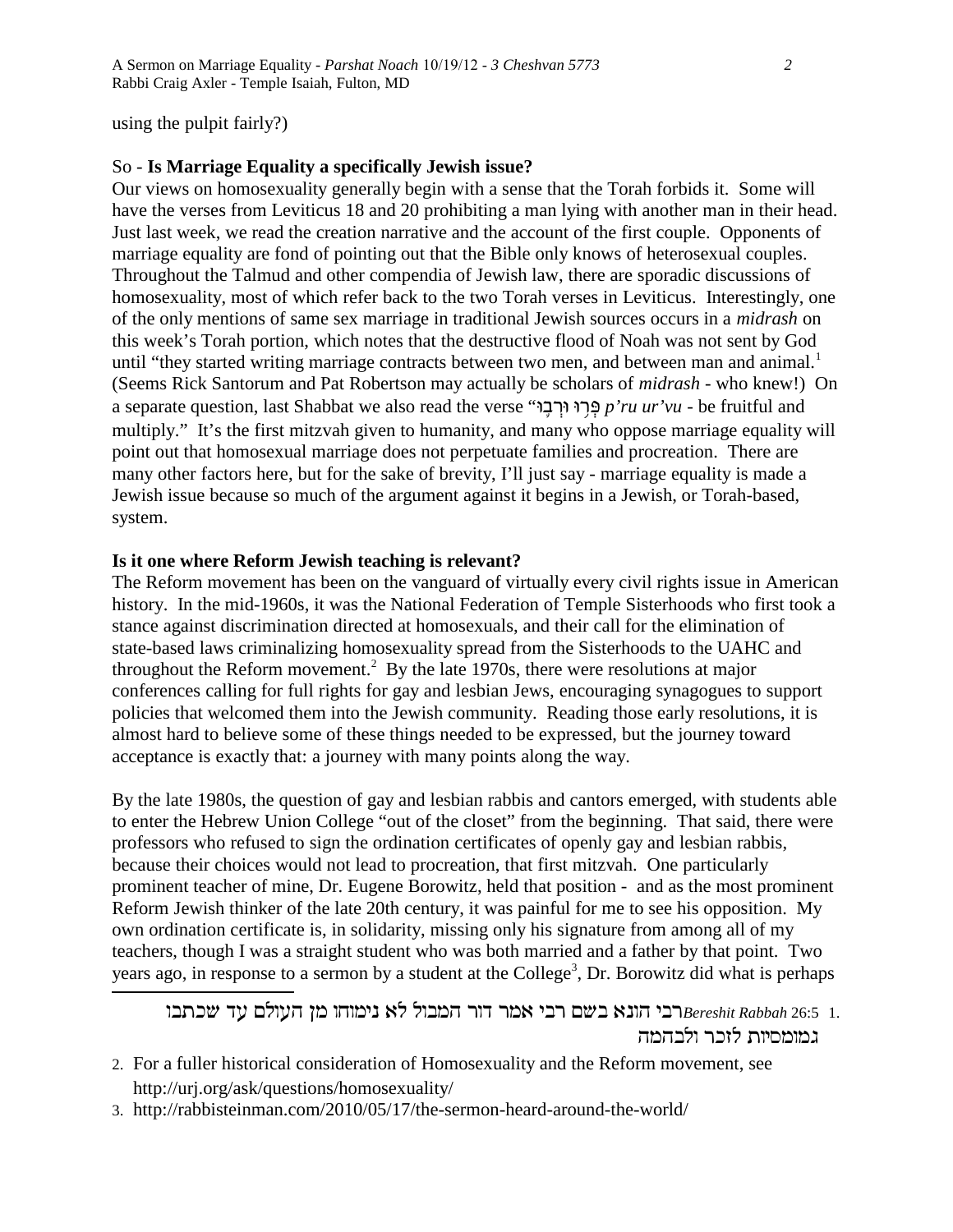the most brave and difficult thing for people of tremendous intellect and influence - he publicly changed his stance.<sup>4</sup> In his mid-80s, he concluded that a stance he had held for four decades was no longer correct, and since 2010, Dr. Borowitz has signed the ordination certificates of rabbis regardless of sexual orientation.

I share this story, in part, because it illustrates a journey in the shaping of opinion and response. The Reform movement began with the question of discrimination and criminalization of homosexuality; then progressed to the question of providing a welcoming environment in the synagogue for gay and lesbian Jews; then took up the question of leaders - rabbis and cantors who were homosexual; and since the late 1990s has embraced the celebration of marriage equality as both a civil rights (i.e., non-religious) question and as a question of what our tradition calls "*Kiddushin*" - the holiness of marriage. In Greensboro, North Carolina, the Central Conference of American Rabbis passed this historic resolution in 2000:

"We do hereby resolve that, that the relationship of a Jewish, same gender couple is worthy of affirmation through appropriate Jewish ritual, and further resolve, that we recognize the diversity of opinions within our ranks on this issue. We support the decision of those who choose to officiate at rituals of union for same-sex couples, and we support the decision of those who do not."<sup>5</sup>

When I was interviewed for this position at Temple Isaiah, I was asked whether I would officiate at the marriage for same-sex couples. I responded that not only would I, but that I looked forward to the real possibility that they would actually be state-recognized in the near future. I did not hesitate on that answer, though to be honest, there was no guarantee that the committee had one or another answer they were hoping for.

## Which is where this question becomes one in which **my voice, as a religious leader, as your rabbi brings to the conversation something that otherwise would not be present.**

I recently officiated at a wedding for the first time in the state of Maryland, my first Temple Isaiah wedding. As I filled out the marriage license, it struck me that the state has decided that my ordination as a rabbi is the primary qualification that I bring to the table. Though the couple could have similarly gone to a judge or court clerk to have this license completed, they were standing with me because I am a religious official of a recognized organization, empowered by the state to officiate.

So much of the opposition to marriage equality has come from a religious perspective, with the claim being that religious leaders and organizations would be forced to recognize and officiate at same-sex weddings that violate their traditions. But, not only is it not the case that any religious leader or organization would be compelled to do so (as you will read in the clear language of this question on the ballot), I find it offensive that those who oppose marriage equality on the basis of their religious tradition would presume to dictate what my religious tradition, what our religious tradition directs us with regard to same-sex marriage. Yesterday, I stood together with religious leaders across a spectrum including a Roman Catholic nun, the bishop of the Episcopal Diocese

<sup>4.</sup> http://wrtemple.org/client\_images/pdf\_documents//Rabbi\_Blake\_Sermons/Chayei\_Sarah\_Marriage\_Equality\_57 71.pdf

<sup>5.</sup> http://ccarnet.org/rabbis-speak/resolutions/2000/same-gender-officiation/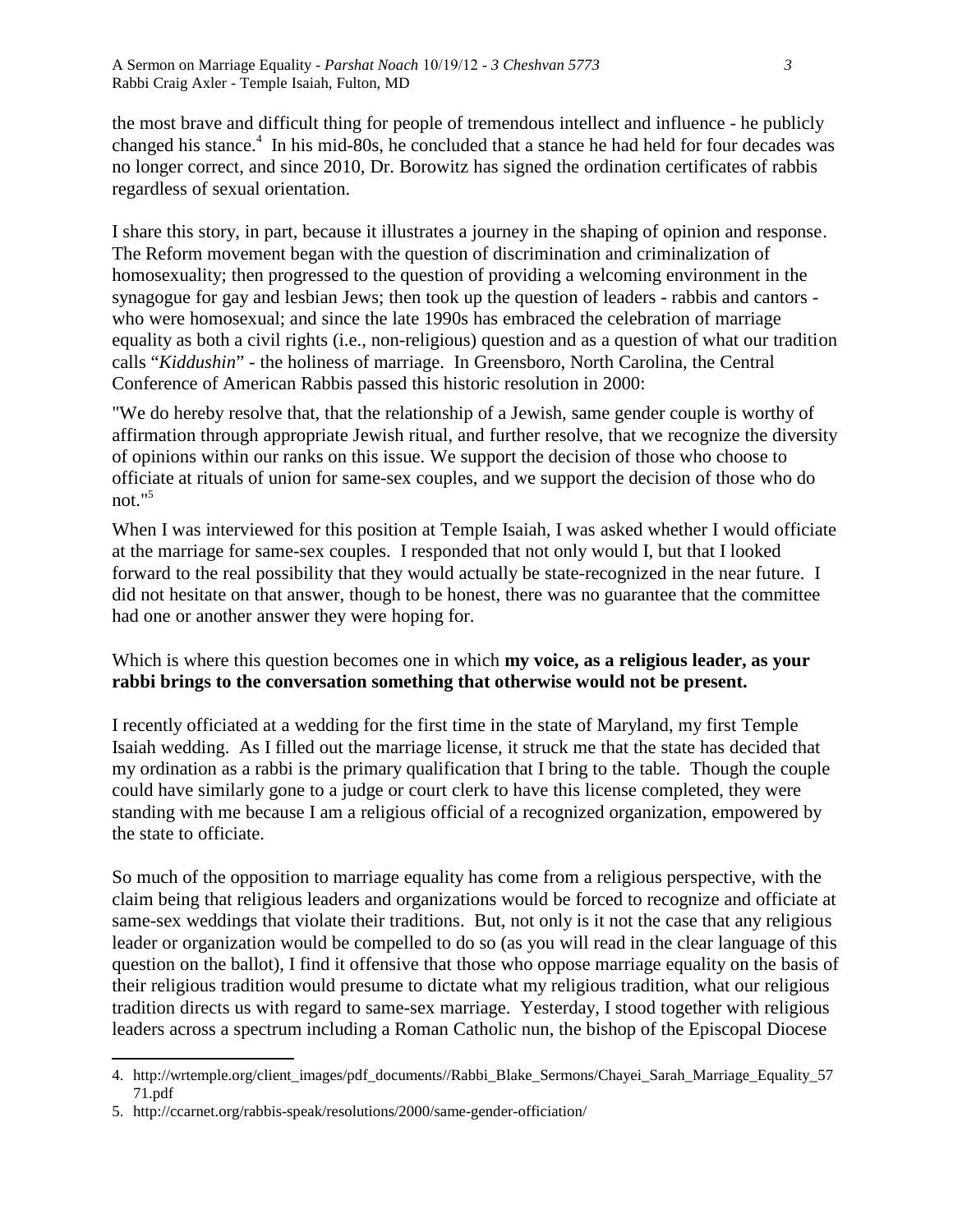A Sermon on Marriage Equality - *Parshat Noach* 10/19/12 - *3 Cheshvan 5773 4* Rabbi Craig Axler - Temple Isaiah, Fulton, MD

of DC, a Conservative rabbi and several Christian pastors in solidarity with religious leaders who affirm marriage equality. All of us are empowered to sign that civil wedding license, and look forward to the day when we will sign it regardless of the sexual orientation of the couple standing before us.

The CCAR's resolution acknowledged that there were Reform rabbis who would not be comfortable officiating at same-sex marriages, and as is the case with the



question of intermarriage officiation, no rabbi should ever be compelled to do so. There are good, thoughtful and treasured colleagues of mine who will not officiate for same-sex couples, and I have no less respect for them on account of that decision - just as I would expect them to respect my convictions.

## Which leads to the final question I posed myself: **Is this issue truly partisan? Can I give this message without alienating those who disagree?**

The first part of this question is far more simple. While the numbers certainly reflect general trends among Democrats and Republicans, and independents are all over the map, the question of Marriage Equality is not as simple as blue or red. When former RNC chairman Ken Mehlman and vice-president Dick Cheney both actively campaign for Marriage Equality, while several prominent veterans of the 1960s Civil Rights struggle add their voices to the opposition, it is hardly a partisan issue. The reality is that people all along the political spectrum feel differently on this question.

Which is in part why I want to stress that good and decent people, good and decent Reform Jews, can have a differnece of opinion on the question of marriage equality. While the statements, positions and platforms of the Reform movement have consistently and increasingly supported full equality for all regardless of sexual orientation, including both the civil and religious rights within our states and synagogues, they also uphold the central Reform principle that an individual may be guided by their conscience to disagree, and this does not question their place or the validity of their dissenting voice within our movement. Jewish tradition has always celebrated the dissenting voice, and at a minimum made sure that it was recorded alongside the majority rule.

I hope you will hear me: I respect your opinion if you disagree with me, and look forward to the exchange in which you may choose to tell me so. If you are opposed to marriage equality, this sermon is not meant to alter your convictions or tell you that you are wrong. It is not my right or my intention to do so. And besides, since I got through the High Holy Days without saying or doing anything that provoked a strong negative reaction in members of the temple, I figured I